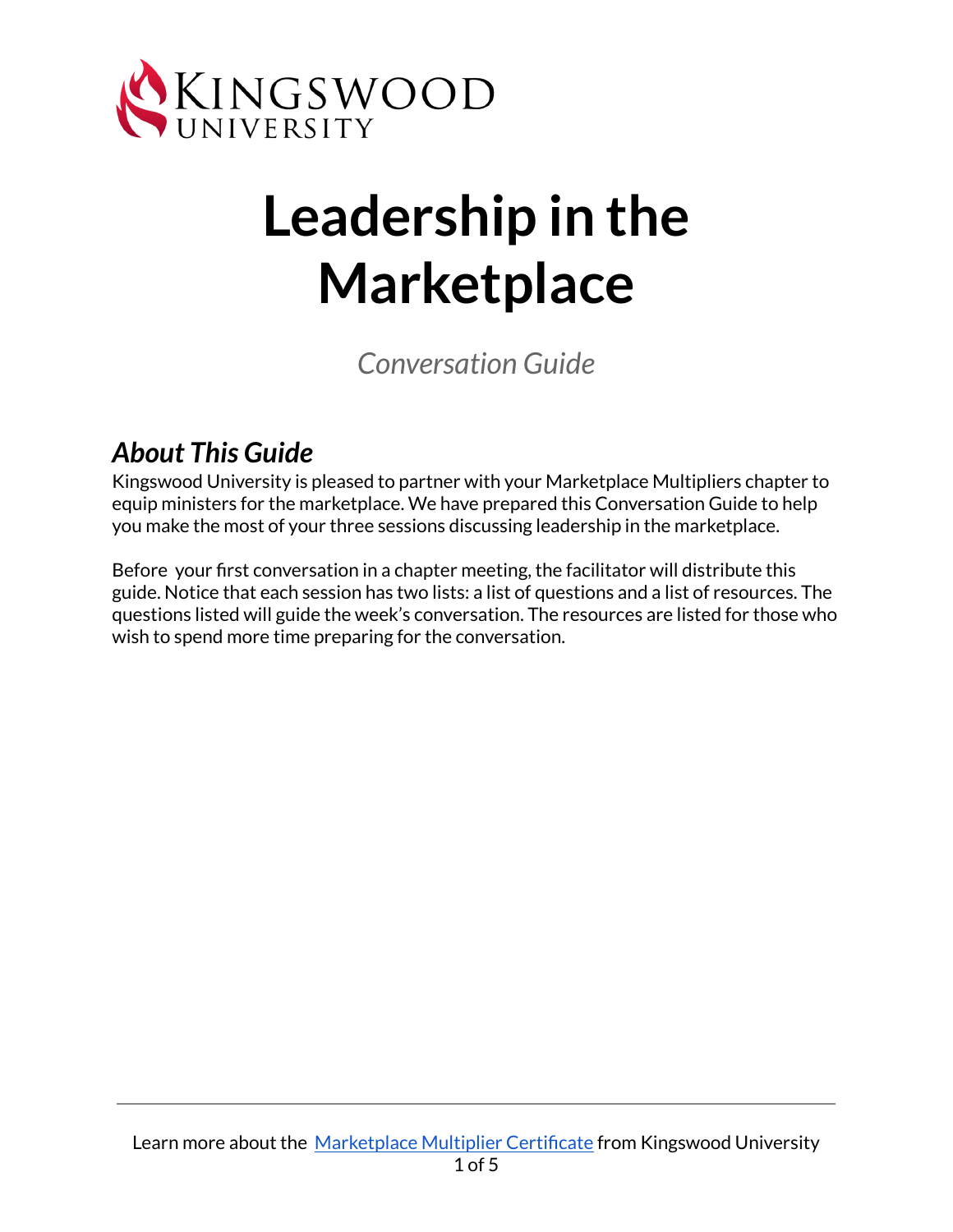## *Meeting One: Your Leadership Motive*

Scheduled for

In this session we will be considering the question:**"Whatis your motivation for wanting to be a leader?"**

Key Questions:

- Take some time to honestly reflect on the difference between reward-centered and responsibility-centered leadership. Which type of leader are you?
- Have you abandoned or stepped back from any of the five leadership responsibilities? If so, which ones and why?
- How can you foster greater health for your team through your leadership development in this area?

Key Resources:

- Watch the UnConference Live Stream: "Are You Leading for the Right [Reasons?"](https://youtu.be/PdRcrNXZNjA?t=1) (30 min)
- Read: [Summary](https://jsilva.blog/2021/07/26/the-motive-summary/) of *The Motive* by Jeremy Silva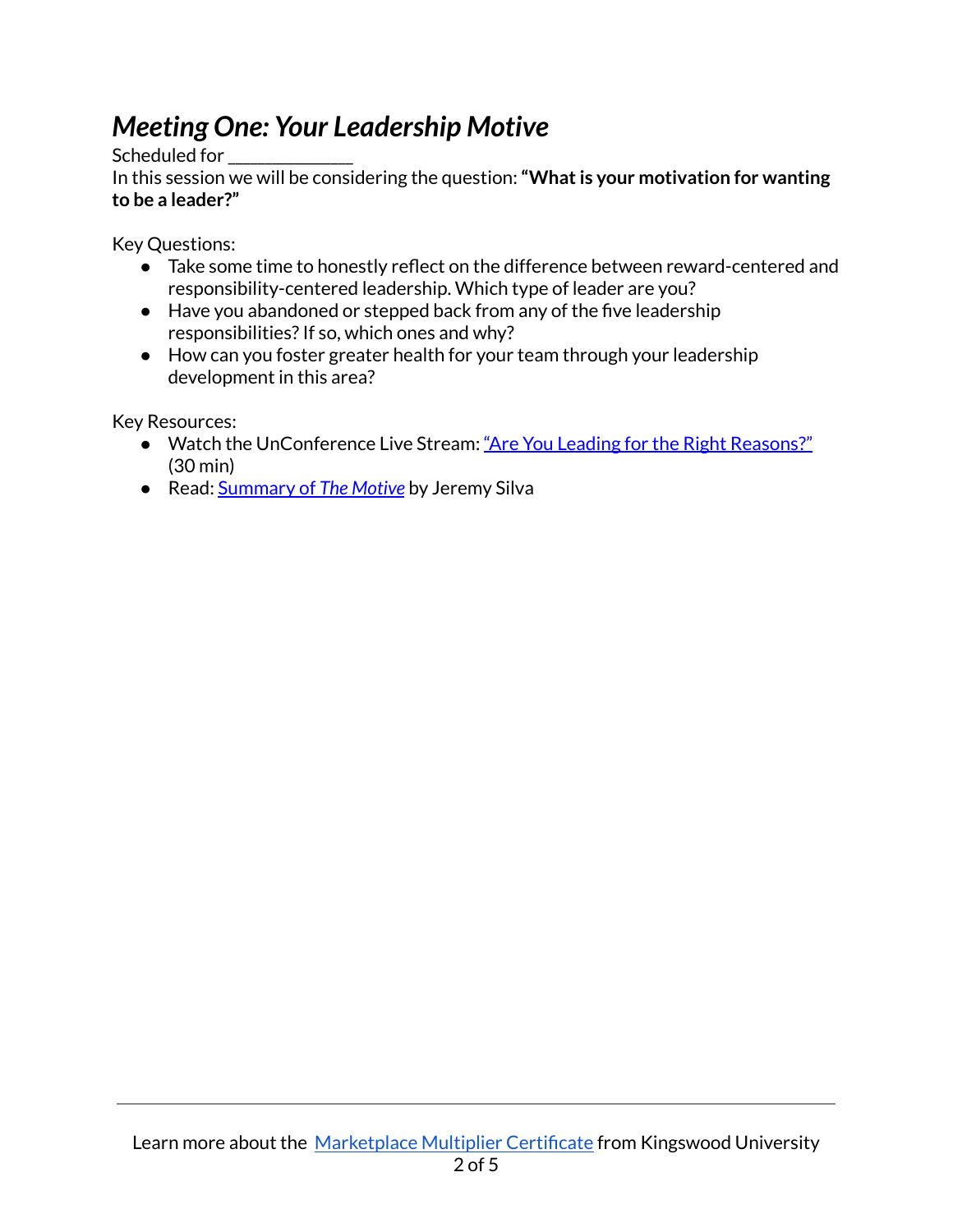## *Meeting Two: Being an Ideal Team Player*

Scheduled for

In this session we will be considering the question:**"Are you an Ideal Team Player?"**

Key Questions:

- Discuss and define Humble, Hungry, and Smart in your own words. What is the value of this model in building your team?
- If you had to put these three virtues in order, which one are you strongest in and which one do you have the most growth potential in?(For those who took the assessment, did the results match what they expected?)
- As you consider your areas of greatest strength and weakness, how does this impact the people you lead and work with?
- What is something you can do to grow in your bottom-ranked virtue?

Prepare for this discussion:

- Watch Patrick Lencioni TEDx: *Are you an ideal team [player?](https://www.ted.com/talks/patrick_lencioni_are_you_an_ideal_team_player) (15 min)*
- Complete the **Ideal Team Player [Self-Assessment](https://www.tablegroup.com/ideal-team-player-self-assessment/)**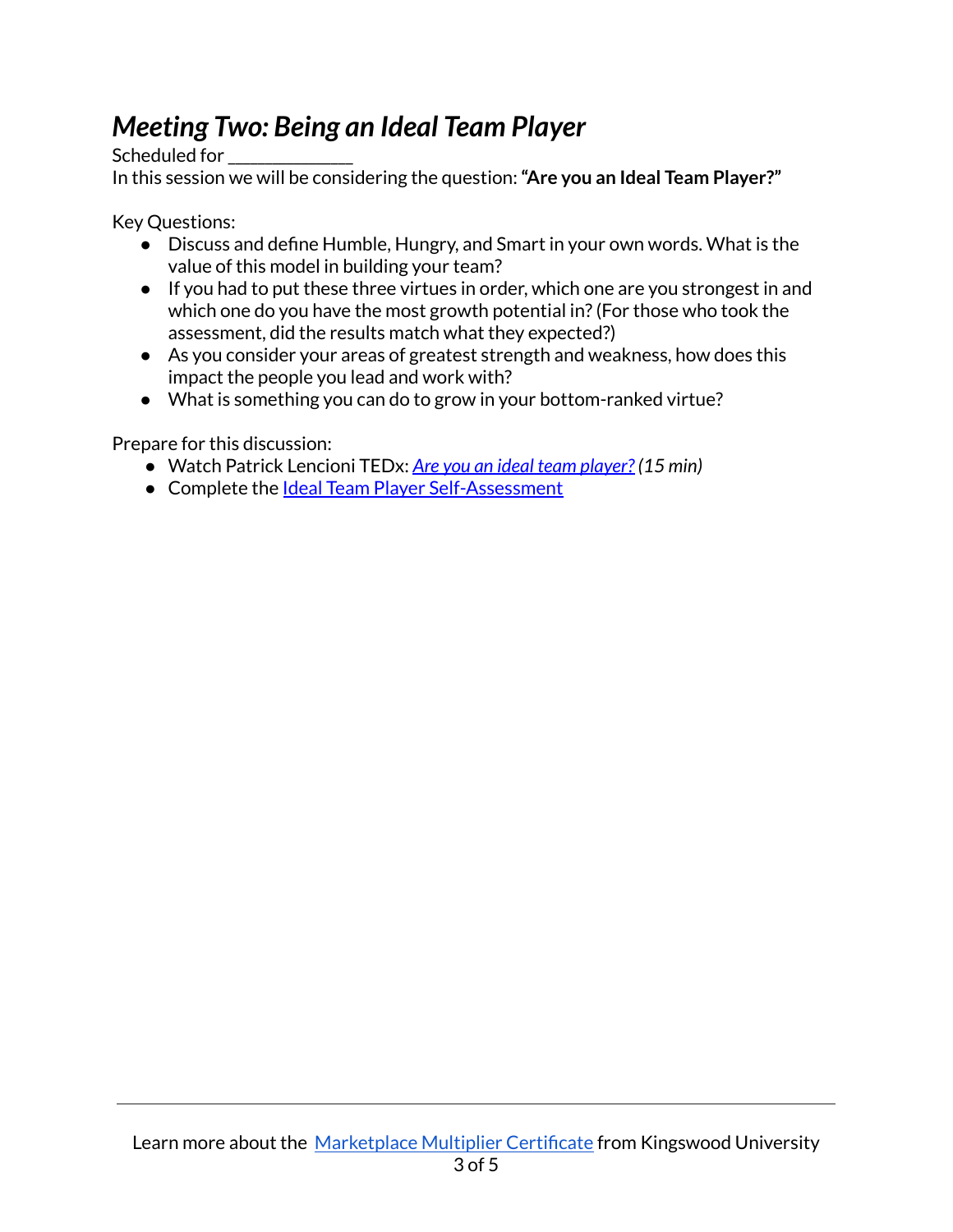### *Meeting Three: Building Trust in Your Team*

Scheduled for

In this session we will be considering the question: "Why is trust critical to team health?

Prepare for this discussion:

- Watch Simon Sinek: [Trusting](https://youtu.be/W5qQJhe7sLE?t=1) Teams (9 min)
- Read: *5 Elementsto Create a Trusting [Atmosphere](https://www.biblicalleadership.com/blogs/5-elements-to-create-trust-in-biblical-leadership/)*, Dr. Andy Zawacki (2018)
- Read: *Building High-Trust [Relationships](https://twotenmag.com/magazine/issue-5/articles/building-high-trust-relationships/)*, Rick Boxx (2013)
- Discussion Prompts:
	- 1. How can we create an environment in which our people can work at their natural best?
	- 2. "Leadership is not about being in charge, it's about taking care of those in your charge." How did Jesus exemplify this as he developed His team of disciples? What can we learn from His example?
	- 3. Reflect on the statement: "If you find there are issues (performance, customer service) it's almost always the leadership and the leadership environment, and usually it's the lack of trusting teams."

Looking for more? Our Certificate course **Leadership in the Workplace** also covers these additional topics:

- Leadership Defined
- DiSC & Leadership Style
- Defining, Developing, and Hiring Ideal Team Players
- Organization Health: Cohesive Leadership Team, Creating Clarity, Communicating for Clarity, and Reinforcing Clarity.
- Great Meetings: Four Types of Meetings and How to Run Them Effectively.
- Leading Change with John Kotter's Change Management Model.